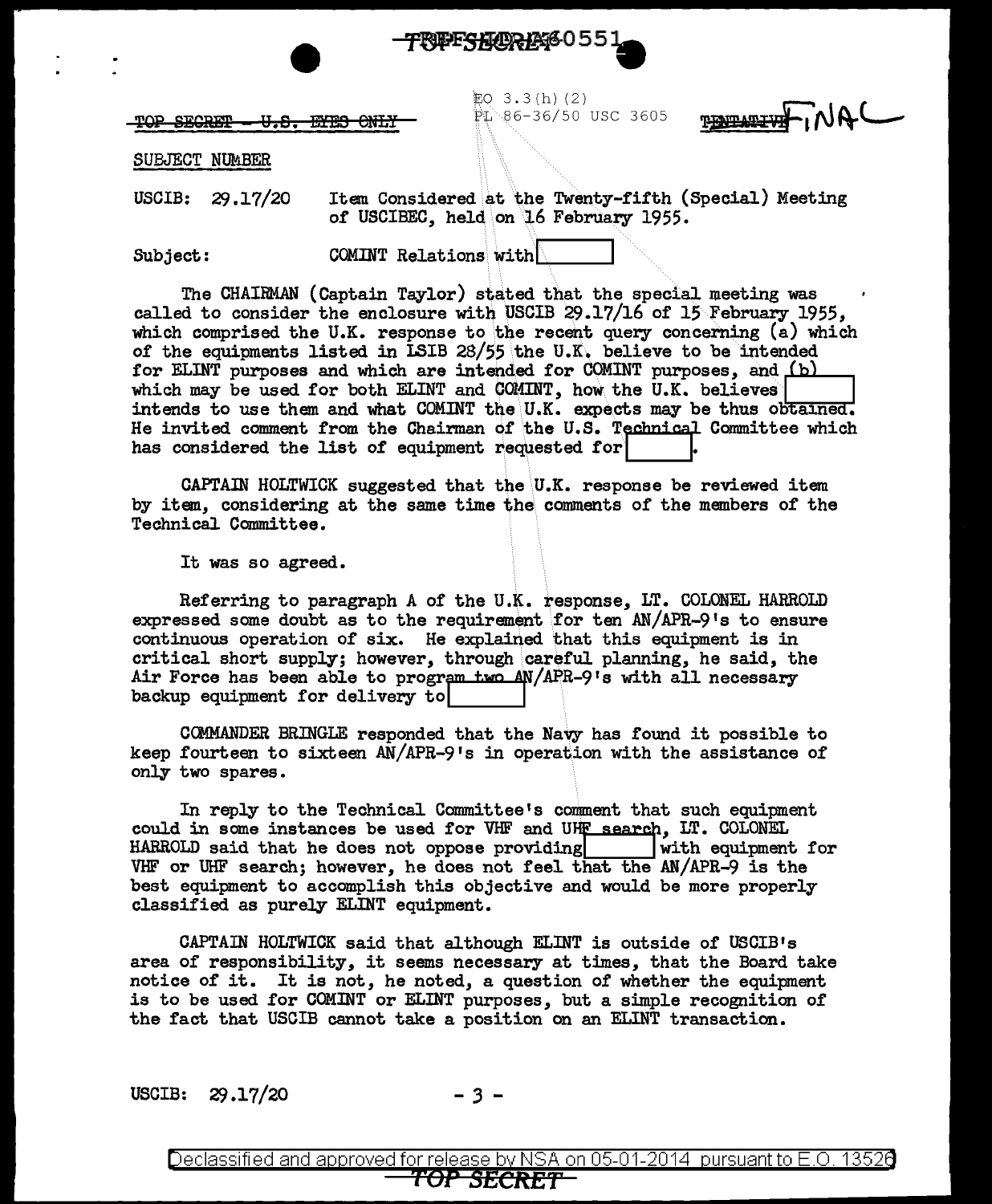**TREFS 56R567**0551

## $TOP$  SECRET =  $U.S.$  EYES ONLY  $E$  and  $E$  and  $E$  and  $E$   $\geq$   $E$

PL 86-36/50 USC 3605

USCIB:  $29.17/20$ 

LT. COLONEL HARROLD explained the operating principle of the AN/APR-9 concluding with his opinion that other equipment would better serve the intended purpose.

Continuation of the review of the U.K. response in conjunction with the opinion of the U.S. Technical Committee resulted in agreement that USCIB should undertake to supply all items except those listed in paragraphs  $3(a)$  and  $3(c)$  of the enclosure with USCIB  $29.17/13$  of 31 January 1955. It was concluded that the items in paragraphs 3(a) and  $3(c)$  appear to be primarily of an ELINT nature; are probably not intended to be used by **for COMINT** purposes, and are in critical short supply. With respect to offering substitute equipment for unavailable CCMINT items or for those considered obsolete, the members generally agreed that a frank exposition of the U.S. position should be provided and suitable substitutes offered.

The CHAIRMAN, at this point, suggested that a-drafting committee be appointed to explore further the availability of the equipment under discussion and to prepare a message to LSIB presenting the current U.S. position.

It was so agreed, with the understanding that the drafting committee would prepare, for USCIBEC approval, a message to be sent to LSIB by USCIB presenting the current U.S. position, the message to be drafted in such a form as to make it easy to separate policy statements from statements simply setting forth what equipment can and cannot be provided.

DECISION: (16 February 1955). As a result of the USCIBEC discussion, it was agreed that:

a. The AN/APR-9 equipments listed in item 3(a) of USCIB 29.17/13 of 31 January 1955, are primarily ELINT but do have limited COMINT uses. They are currently in critical short supply in the U.S. and those that are available are being monopolized as a high priority item in the ELINT effort.

b. The SKL chain amplifiers listed in item  $3(b)$  of USCIB  $29.17/13$ may be used for either ELINT or CCMINT, principally the latter. They are an unclassified item available commercially.

c. The Signal Generators listed in item  $3(c)$  fall in the same category as the AN/APR-9 Receivers listed in item  $3(a)$ . They are in fact test devices for maintenance of the AN/APR-9 Receiver.

d. The Kay Sonograph (item 3(d)) is a commercial item used extensively for either ELINT or COMINT purposes.

USCIB: 29.17/20 - *I+* -

## **TOP SECRET**